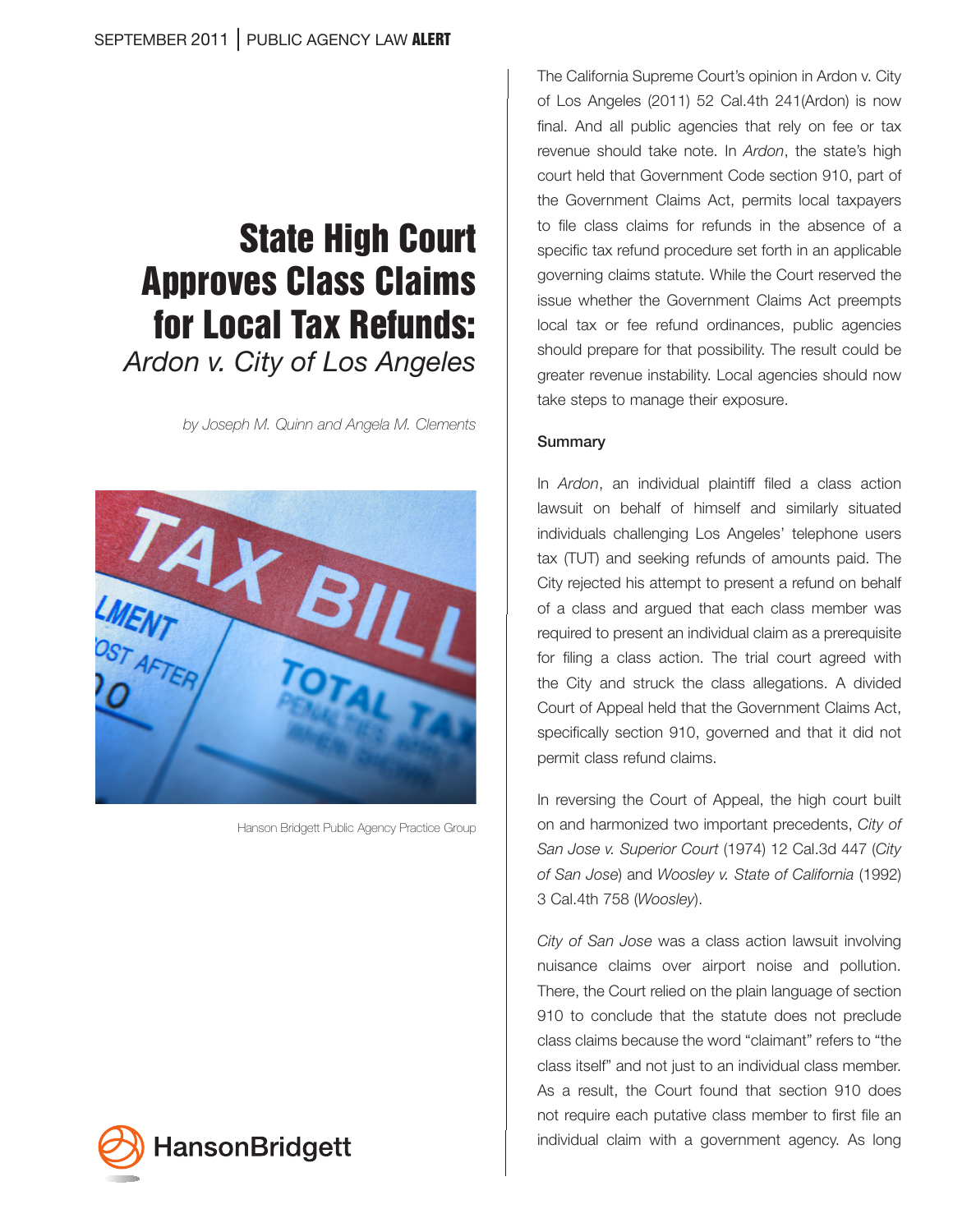as the representative class plaintiff sufficiently identifies the class to reasonably ensure that the agency can adequately investigate the merits of the claim and settle it without the expense of a lawsuit, then the representatives class claim may proceed.

Eighteen years later, the Court decided *Woosley*, which involved class-based challenges to certain DMV fees and taxes. There, the Court concluded that article XIII, section 32 of the California Constitution requires that an action for tax refunds against the state must be brought in the manner specified by the Legislature under the applicable statutes. The Court found that the statutes that governed the DMV charges did not authorize class claims.

Prior to *Ardon*, many courts and agencies understood *Woosley* as governing the refund context and as holding that class claims were permitted only if expressly authorized by the applicable legislative rule. But in *Ardon*, the Court rejected this interpretation as "overbroad." The Court explained that *City of San Jose*'s holding that that section 910 allows class claims applies in the refund context. Accordingly, the *Woosley* analysis is uncomplicated: "Claimant" in section 910 includes "the class itself" and, therefore, it is clear that the Legislature contemplated class claims, including class refund claims.

The Court also rejected the argument that article XIII, section 32 of the California Constitution only authorizes actions for local tax refunds if the Legislature expressly authorizes them. The Court found that the constitutional provision likely only refers to tax actions against the State, and even assuming it applied to local governments, section 910 provides the necessary legislative authorization for class claims of taxpayer refunds against local governmental entities.

Finally, the Court rejected the argument that policy reasons underlying article XIII, section 32 preclude class claims in local tax refund cases. The Court explained that article XIII, section 32's policy favoring fiscal responsibility is intended primarily to avoid disruption in the collection of taxes during pending litigation; article XIII, section 32 does not justify precluding legitimate class proceedings for the refund of allegedly illegal taxes.

The Court reserved the issue whether the Government Claims Act governs local tax or fee refund claims, even if the agency maintains its own refund ordinance. And, on this issue, the Court sent mixed signals. On the one hand, the Court acknowledged cases that turned on application of local refund ordinances, not the Government Claims Act. On the other hand, the Court repeatedly refers to the idea that the Government Claims Act governs absent a "statute" to the contrary; and intermediate appellate courts have held that ordinances are not statutes. If the Act preempts local ordinances, payers will be able to file claims on behalf of large groups of payers, even if the local ordinance prohibits class claims, and they may have more time to file claims, regardless of the local limitations rule. Cases entering or pending in the appellate courts. (See *Carla Villa v. City of Chula Vista* (Super. Ct. San Diego County, filed June 22, 2011, No. 00093296).) But for the foreseeable future, agencies will have to account for this uncertainty.

#### Implications

In light of the Court's decision, local public agencies' exposure in revenue litigation could expand exponentially. Agencies that rely on the Government Claims Act to regulate refunds must now account for the possibility of class claims or enact a local ordinance providing specific procedures for refund claims. But agencies that rely on a local ordinance are not without exposure because the Government Claims Act may preempt the local ordinance and class claims may be allowed. In